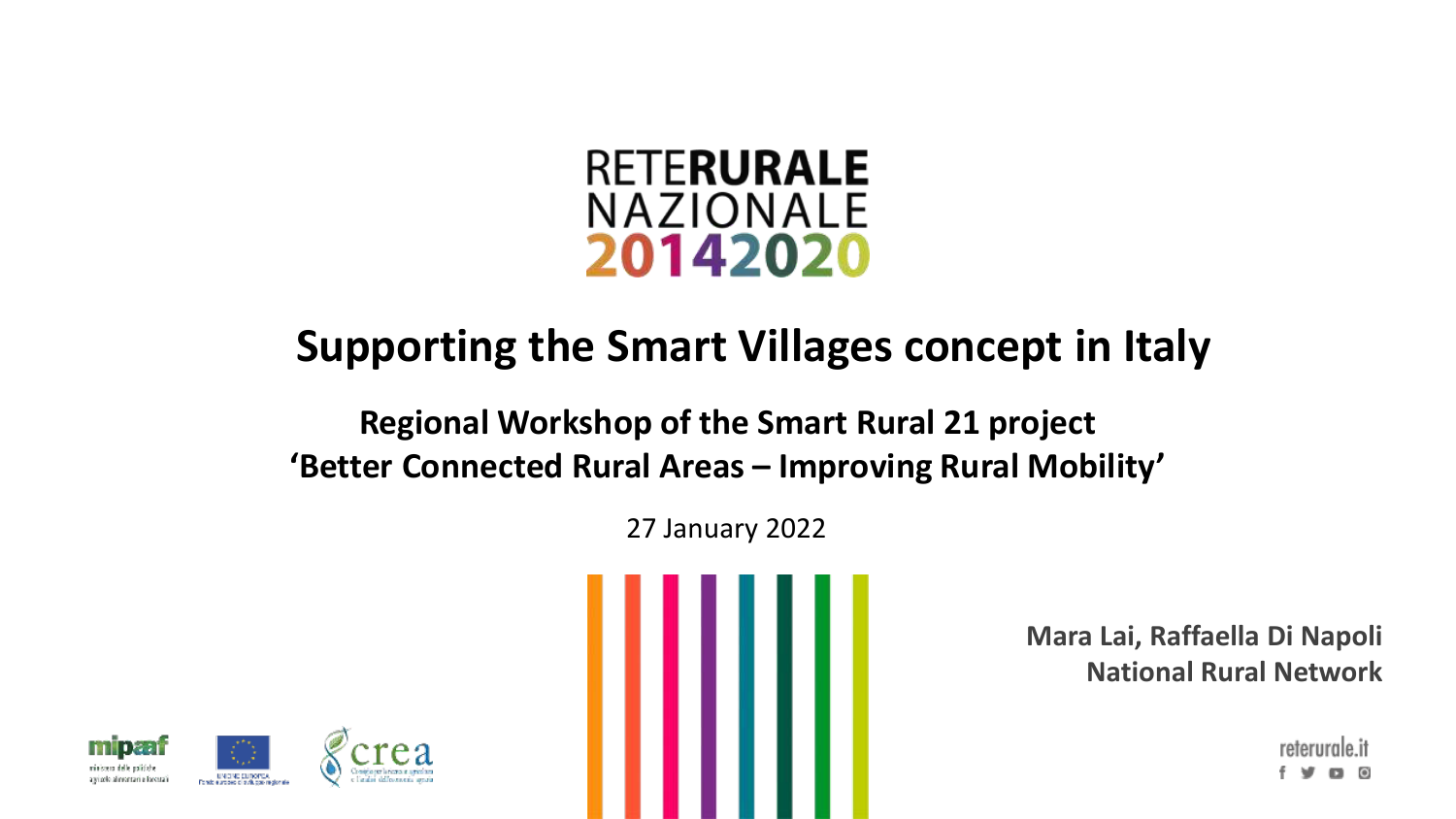# **Smart villages in the CAP Strategic Plan**

Smart villages are places where development projects, based on the **use of technology** and the **efficient use of resources**, are planned and implemented starting from the **active involvement** of local communities



Culture, identity, economy, environment, architecture and landscape are enhanced through the **synergy between public administration, businesses and citizens**

# **CAP Strategic Plan interventions on smart villages**

- $\checkmark$  To support the involvement of local actors around the implementation of integrated projects
- $\checkmark$  To focus cooperation on specific themes
- $\checkmark$  To support the use of innovative approaches and the development of circular economy in different sectors
- $\checkmark$  To improve quality of life and governance mechanisms at local level

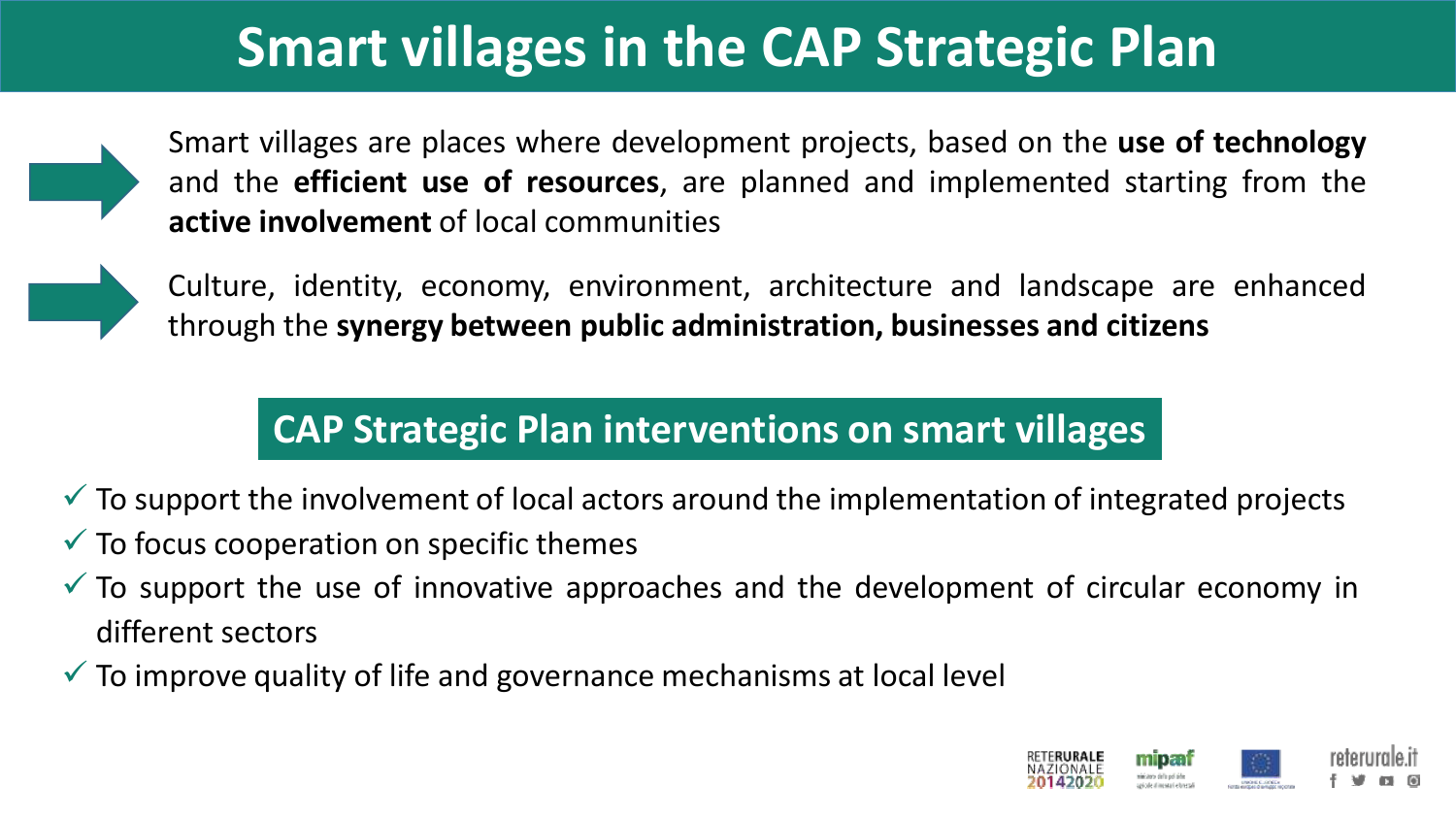

**SRG06 – LEADER implementation**



#### **CAP SP INTERVENTIONS ON SMART VILLAGES – RATIONALE**

Partnership

Territorial approach

Capacity building and development of technical skills

Capacity to involve local communities and mobilize resources within them

Increase exchange and collaboration

Integration and systemic approach

### **Common methodology**



**SRG06 – Cooperation for rural and local development and smart villages**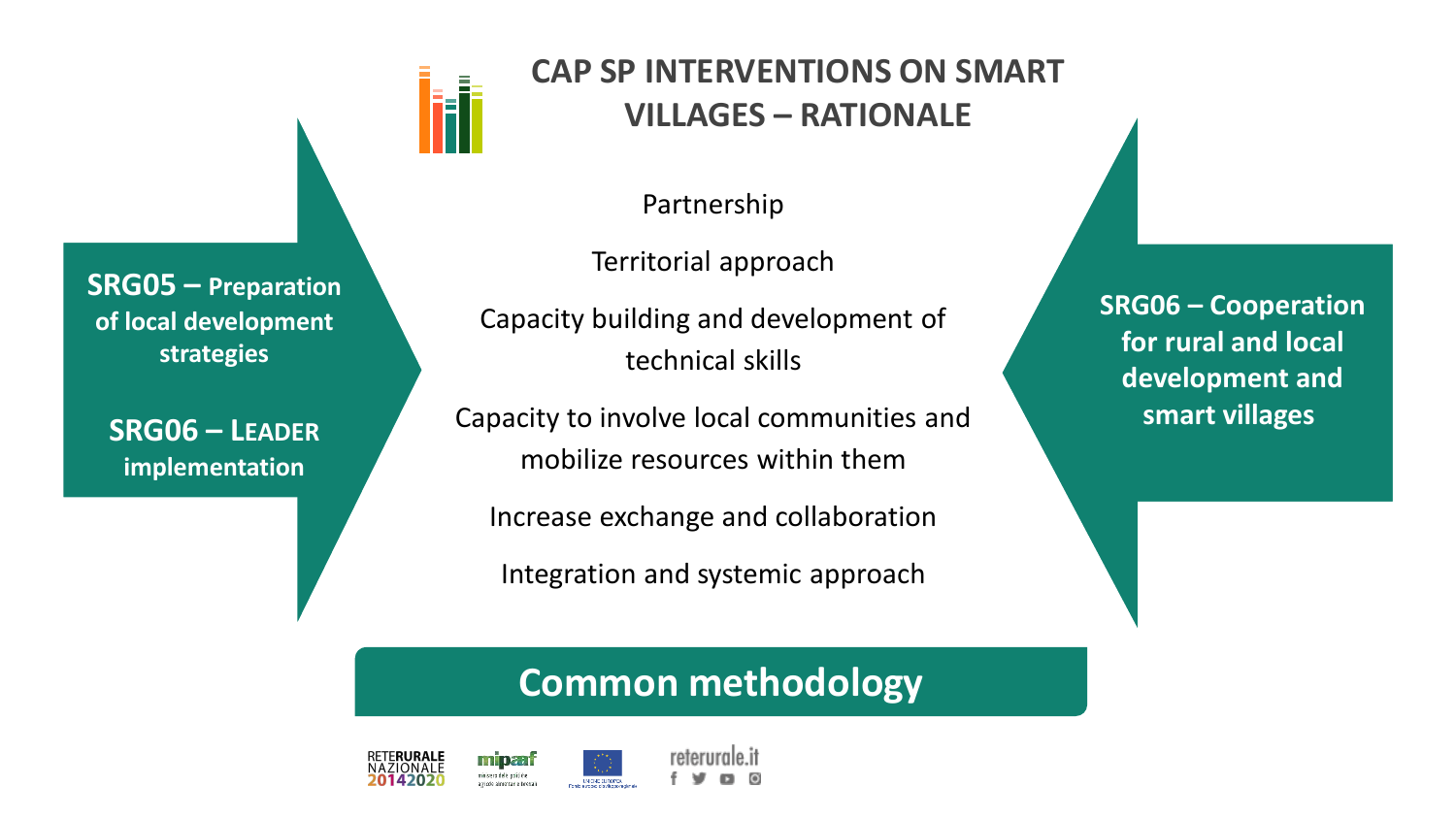

# **CAP SP Interventions**

|                                       | PREPARATION OF LDS AND LEADER IMPLEMENTATION                                                                                                                                                                                                                                                                                                                            | COOPERATION FOR RURAL AND LOCAL DEV. AND<br><b>SMART VILLAGES</b>                                                                                |
|---------------------------------------|-------------------------------------------------------------------------------------------------------------------------------------------------------------------------------------------------------------------------------------------------------------------------------------------------------------------------------------------------------------------------|--------------------------------------------------------------------------------------------------------------------------------------------------|
| <b>SIZE</b>                           | 50,000 - 200,000 INHABITANTS                                                                                                                                                                                                                                                                                                                                            | SINGLE OR AGGREGATED MUNICIPALITIES                                                                                                              |
| <b>PARTNER</b>                        | <b>PRIVATE-PUBLIC</b>                                                                                                                                                                                                                                                                                                                                                   | AT LEAST TWO PARTNERS                                                                                                                            |
| <b>THEMES</b>                         | ECOSYSTEM SERVICES, BIODEVERSITY AND ENVIRONMENTAL RESOURCES;<br>LOCAL FOOD SYSTEMS, FOOD DISTRICTS, SUPPLY CHAINS;<br>SERVICES, INCLUSIVE AND COLLECTIVE SPACES.<br>ENERGY COMMUNITIES, BIOECONOMY AND CIRCULAR ECONOMY.<br>OFFER OF SOCIAL, CULTURAL AND TURIST SERVICES AT LOCAL LEVEL.                                                                              | FOOD SYSTEMS, SUPPLY CHAINS AND LOCAL<br>MARKETS.<br><b>RURAL TURISM</b><br>SOCIAL AND ECONOMIC INCLUSION<br><b>ENVIRONMENTAL SUSTAINABILITY</b> |
| <b>OPERATIONS</b><br><b>SUPPORTED</b> | <b>TRANSNATIONAL AND INTERREGIONAL COOPERATION PROJECTS</b><br>SMART VILLAGES STRATEGIES IN SPECIFIC AREAS INVOLVED IN THE<br>DEVELOPMENT AND IMPLEMENTATION OF LOCAL STRATEGIES.<br>SUPPORT TO THE CREATION OF RURAL BUSINESSES<br><b>SUPPORT</b><br>TO BIG INFRASTRUCTURES CONSISTENT<br><b>WITH</b><br><b>THE</b><br>IMPLEMENTATION OF LOCAL DEVELOPMENT STRATEGIES. | <b>COOPERATION</b>                                                                                                                               |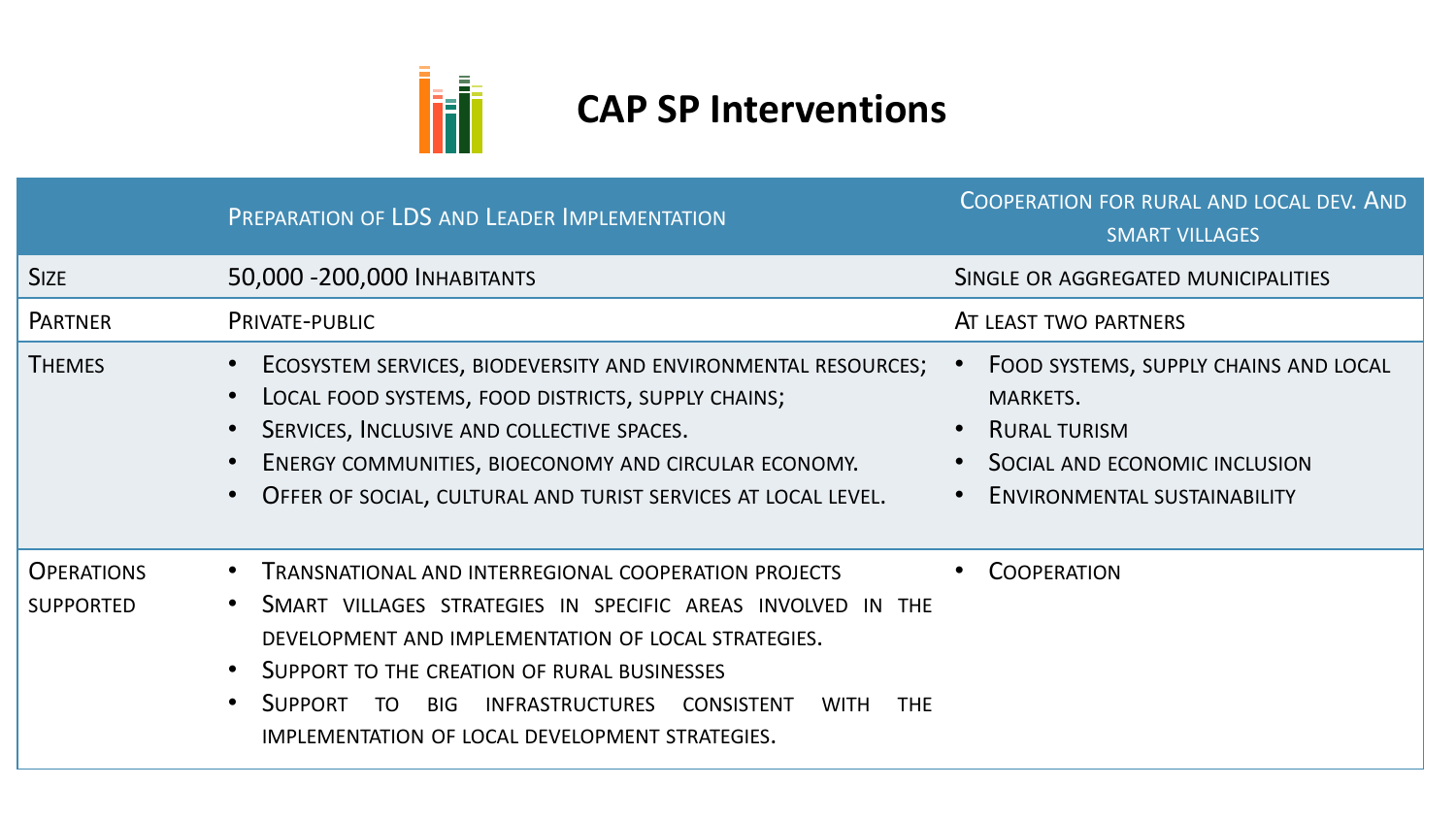

## **LEADER AND SMART VILLAGES: DIFFERENCES**

Projects on smart villages are:

- $\checkmark$  Planned and developed by partnership smaller than envisaged within LEADER
- $\checkmark$  Planned and implemented in smaller areas (single or small groups of municipalities)
- $\checkmark$  Focused on specific sectors and themes
- $\checkmark$  Smaller in terms of financial resources
- $\checkmark$  Planned and implemented by LAGs to strengthen LDS. (LAGs that do not include smart villages in their LDS can participate as partners in the projects supported by the Smart villages intervention).
- $\checkmark$  Focused on the use of digital solutions to support innovation, including social innovation.

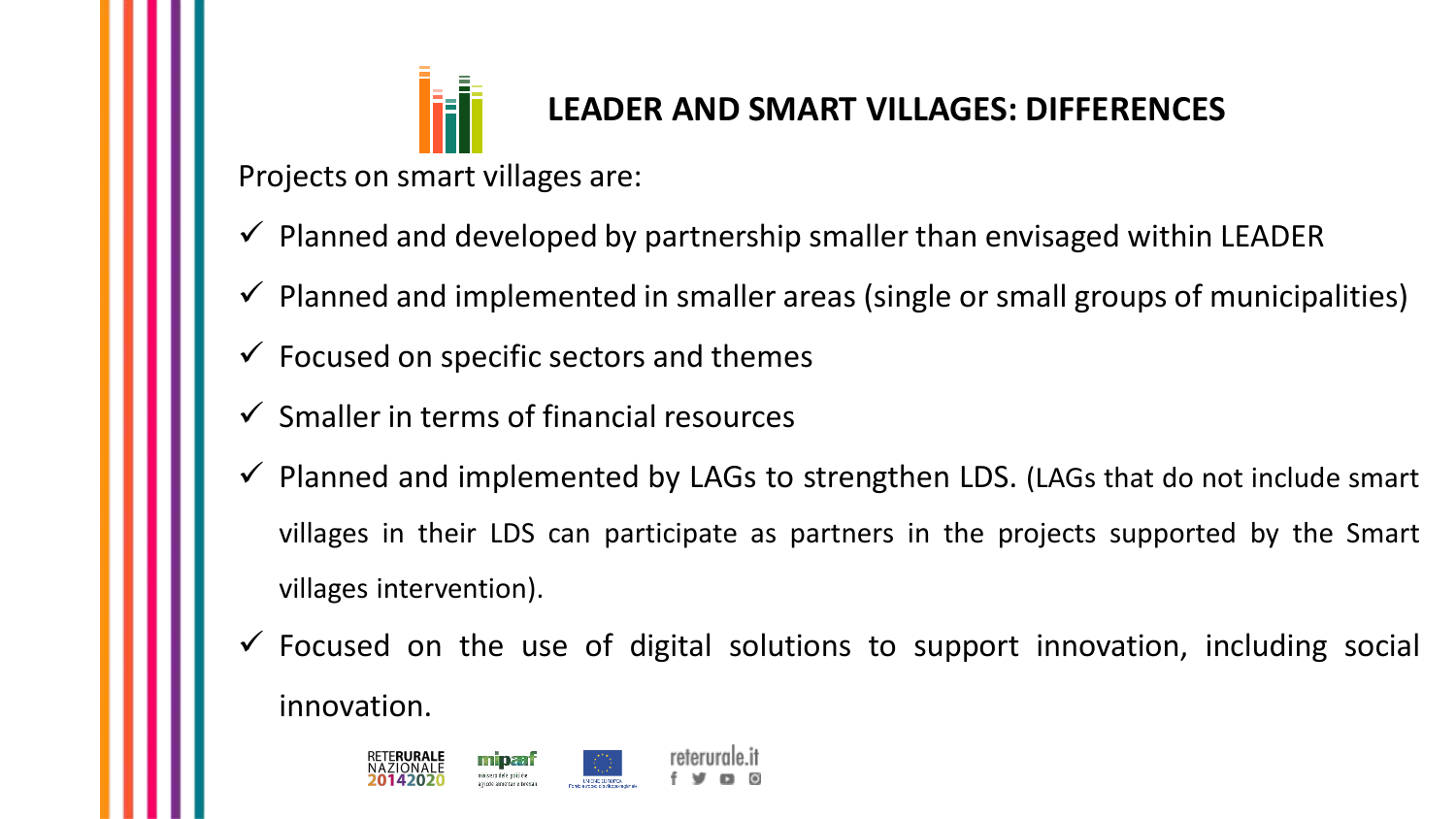

#### **NRN SUPPORT TO SMART VILLAGES**

1) Star-up weekend (CALL - FEBRUARY 2022)

2) Study visits and dissemination of good practices (from May 2022 to 2023)

3) Research activity: analysis of selected areas with the aim to develop a tool to perform territorial diagnoses to be used by LAGs and other local actors to plan and implement integrated strategies. (EXAMPLE: COOPERATIVE LAB FOR ECOSYSTEM SERVICES - HTTPS://WWW.[RETERURALE](https://www.reterurale.it/flex/cm/pages/ServeBLOB.php/L/IT/IDPagina/21419).IT/FLEX/CM/PAGES/SERVEBLOB.P HP/L/IT/IDPAGINA/21419).

4) Exchanges and cooperation with regional MAs

Some examples:

- ENERGY COMMUNITIES CAMPO TURES, ZERO CO2 EMISSIONS MUNICIPALITIES (HTTPS://WWW.RETERURALE.IT/FLEX/CM/PAGES/S ERVEBLOB.PHP/L/IT/IDPAGINA/18572)
- MOBILITY AND SUSTAINABLE TURISM GAL COSTA DEI TRABOCCHI (HTTPS://WWW.[RETERURALE](https://www.reterurale.it/flex/cm/pages/ServeBLOB.php/L/IT/IDPagina/23169).IT/FLEX/CM/PAGES/S ERVEBLOB.PHP/L/IT/IDPAGINA/23169)
- CULTURAL RESOURCES AND SOCIAL INCLUSION DB FORTE DIGITALE, GAL TRENTINO ORIENTALE (HTTPS://WWW.[RETERURALE](https://www.reterurale.it/flex/cm/pages/ServeBLOB.php/L/IT/IDPagina/21007).IT/FLEX/CM/PAGES/S ERVEBLOB.PHP/L/IT/IDPAGINA/21007)
- PROMOTING COMMUNITY PROJECTS AND COMMUNITIES COOPERATIVES (HTTPS://WWW.[RETERURALE](https://www.reterurale.it/flex/cm/pages/ServeBLOB.php/L/IT/IDPagina/23118).IT/FLEX/CM/PAGES/S ERVEBLOB.PHP/L/IT/IDPAGINA/23118)